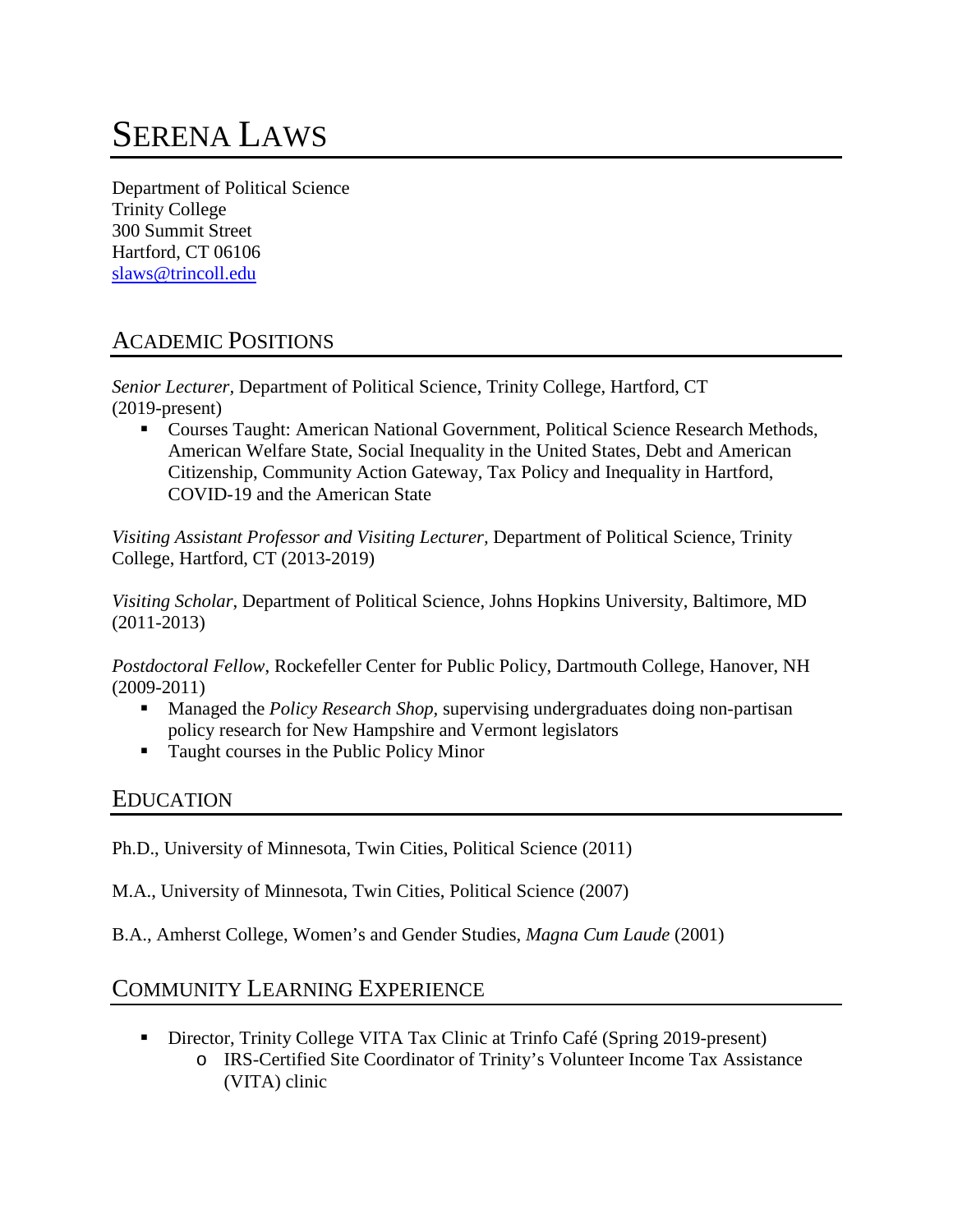- o Developed "Experiential Certificate" program to expand and deepen the program into a multi-semester student experience with academic, research, and community learning components
- **Community Learning Research Fellows, Faculty Advisor (Fall 2018)**
- Community Engagement Working Group (Spring 2018)
- Liberal Arts Action Lab, Faculty Advisor (Spring 2018)
- Liberal Arts Action Lab Advisory Committee (Spring 2017)
- Courses with Community Learning Components, Trinity College
	- POLS 310 (formerly CLIC 290), *Tax Policy and Inequality in Hartford* (Spring 2019, Spring 2020)
	- CACT 101, *Community Action Gateway* (Fall 2017, Fall 2018)
	- POLS 242, *Political Science Research Methods* (Spring 2016, Spring 2017, Fall 2017, Spring 2019)
	- POLS 348 (later POLS 222), *Social Inequality in the United States* (Fall 2013; Fall 2014; Fall 2016)
	- POLS 241, *Empirical Political Methods & Data Analysis* (Fall 2013; Fall 2014; Fall 2015)

## PUBLICATIONS AND MANUSCRIPTS

- Serena Laws, "The Free-Market Family: How the Market Crushed the American Dream (and How It Can Be Restored). By Maxine Eichner." Book Review for *Perspectives on Politics* 18(4), December 2020.
- Serena Laws, "What Kind of Relief? Consumer Bankruptcy and the American Safety Net" *New Political Science* 42(3), September 2020.
	- o This article is an examination of the institution of consumer bankruptcy as site for debt relief, drawing on interviews and a survey with the street-level bureaucrats of the consumer bankruptcy system.
- Serena Laws, with Michael Sanchez and Rick D'Amato "The Justice Gap: Legal Needs of New Hampshire's Low-Income Residents" *Policy Research Shop* (2012).
- Robin Datta, Serena Laws, Steven Williams, Russell Mayer. 2008 APSA Teaching and Learning Conference Track Summaries, Track Nine: Civic Engagement II. *[PS: Political](http://journals.cambridge.org.floyd.lib.umn.edu/action/displayJournal?jid=PSC)  [Science & Politics](http://journals.cambridge.org.floyd.lib.umn.edu/action/displayJournal?jid=PSC)* (July 2008).
- Sean Boutin, David Brodsky, Serena Laws, Russ Mayer, Maria Rost Rublee. 2007 APSA Teaching and Learning Conference Track Summaries, Track Five: Assessment I. *[PS:](http://journals.cambridge.org.floyd.lib.umn.edu/action/displayJournal?jid=PSC)  [Political Science & Politics](http://journals.cambridge.org.floyd.lib.umn.edu/action/displayJournal?jid=PSC)* 40(3): 575-588.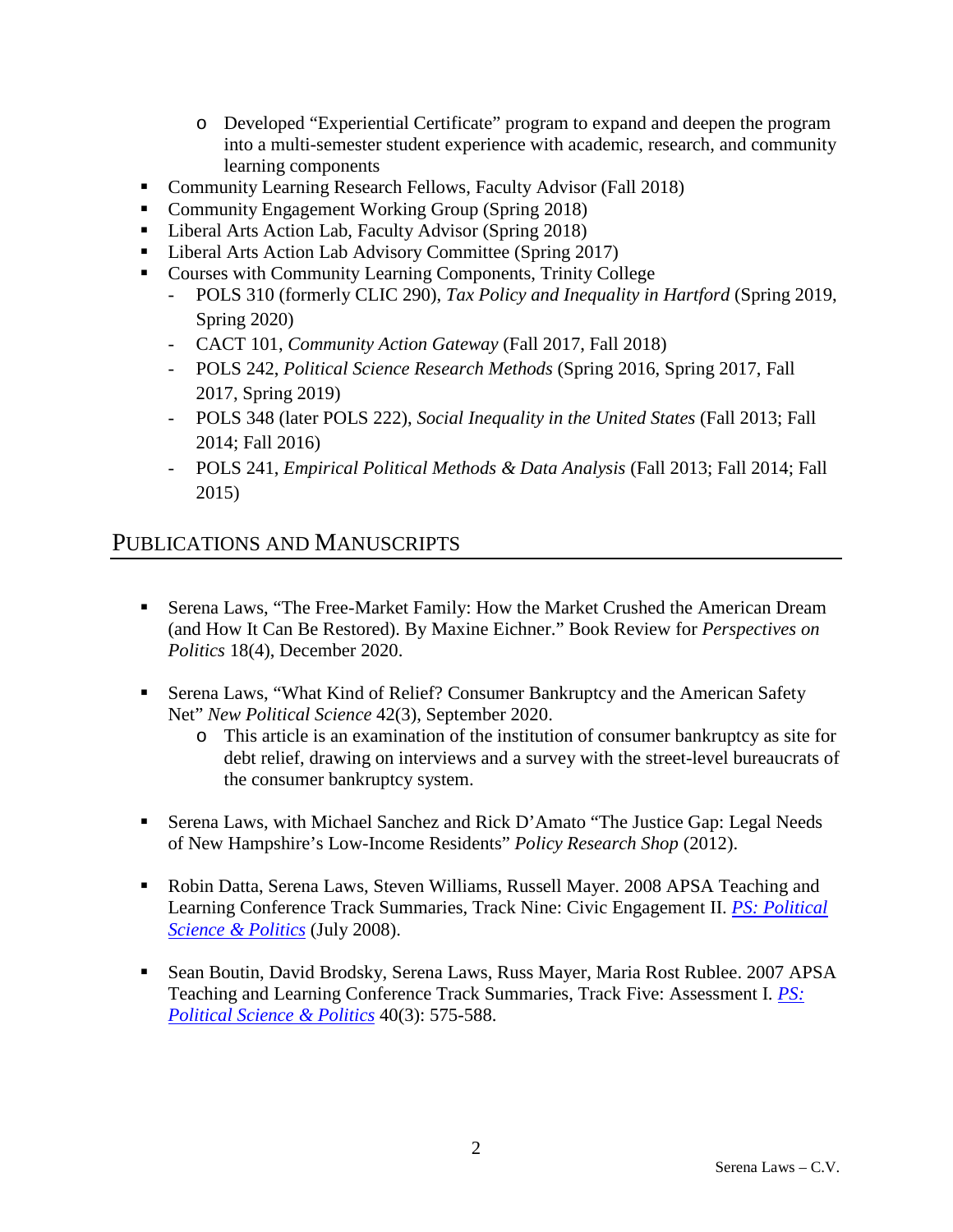#### ARTICLES IN PROGRESS:

- "Policy Feedback and Tax Credits: Rethinking Invisibility in the Submerged State
	- o This paper explores the potential policy feedback effects of tax credits such as the Earned Income Tax Credit (EITC) on low-income Americans based on fieldwork at a free tax clinic.
- "What Do Debtors Deserve? The Social Construction of Debtors in American Bankruptcy Reform"
	- o This paper systematically analyzes the political discourse around debtors and indebtedness that emerged during the congressional debate over the 2005 Bankruptcy Abuse Prevention and Consumer Protection Act (BAPCPA).
- "Racialized Debt Relief: Assessing Racial Variation in Aggression Toward Debtors in the Consumer Bankruptcy System"
	- o This paper examines data from interviews and an original survey of frontline workers in the consumer bankruptcy system—an important but under-appreciated part of the federal safety net—to assess whether race plays a role in their behavior toward debtors.
- "The Effects of the Profit Motive Among Bankruptcy's Street-Level Bureaucrats"
	- o The paper presents findings from interviews and an original survey of private bankruptcy trustees that reveal some of the perverse consequences of trustee's pay incentives.
- "Debt and American Citizenship"
	- o Drawing on Judith Shklar's theory of citizenship as standing, this article considers the historical relationship between personal debt and American citizenship, from indentured servitude and sharecropping to modern forms of debt and the credit score, arguing that debt and citizen standing have been intertwined throughout American history, with negative associations in the past, and a combination of negative and positive associations in the present.

#### BOOK MANUSCRIPT IN PROGRESS:

- *Bankrupt: Debt Relief and the New American Welfare State*
	- This book makes the case that the institution of consumer bankruptcy is an important piece of the American social safety net, and uses a thorough examination of the bankruptcy system as an opportunity to critically reflect on the adequacy of the American welfare state as a whole. In an era of widespread personal indebtedness and high levels of financial insecurity, assessing the main federal mechanism for debt relief becomes critically important. Placing bankruptcy alongside other federal programs responding to those in financial distress such as Temporary Assistance for Needy Families, Unemployment Insurance, and the Earned Income Tax Credit I find that bankruptcy exemplifies many features of the present-day welfare state, including a reliance on private actors and an emphasis on market logic, an individualized (as opposed to collective) notion of relief and deservingness, and a paternalistic approach to those in financial need. Considering bankruptcy as a welfare state program reveals both failures of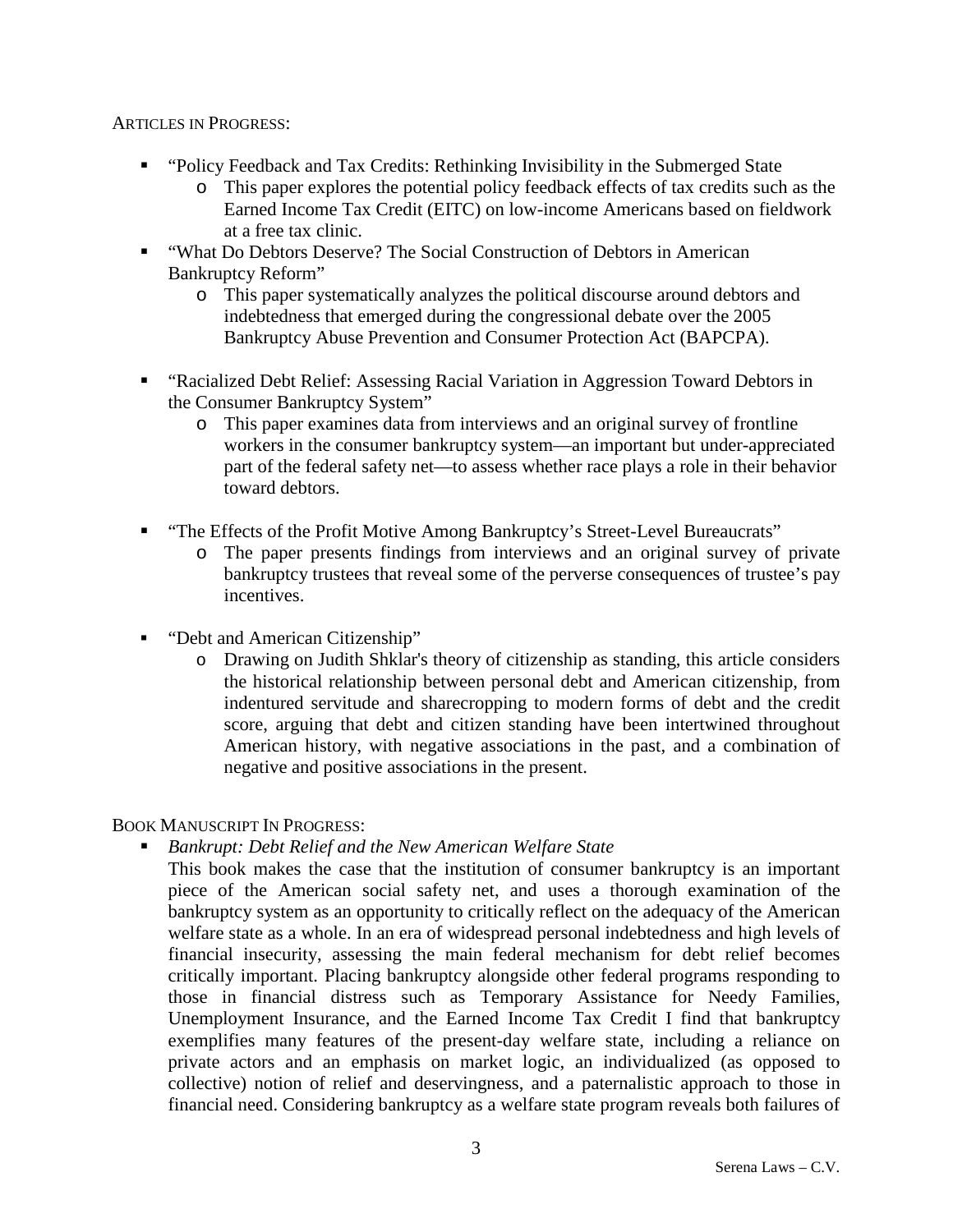the welfare state as a whole as well as the unique challenges of providing relief specifically for personal debt. Using multiple sources of qualitative and quantitative data, including interviews and an original survey of bankruptcy officials, I find the institution of consumer bankruptcy wanting as a mechanism for relief in many ways.

#### CONFERENCE PRESENTATIONS

- "COVID-19 and the New Safety Net: Shifting Political Terrain for Federal Debt Relief." Presented at the Annual Meeting of the American Political Science Association in Seattle, September 2021 (Virtual).
- "Effects of Low Income Tax Credits: Rethinking Invisibility in the Submerged State" Presented at the Annual Meeting of the Western Political Science Association, April 2021 (Virtual).
- "Catch-all and Last Resort: Consumer Bankruptcy's Place in the American Welfare State." Presented at the Annual Meeting of the Western Political Science Association, April, 2020 (Virtual).
- "What Do Debtors Deserve? The Social Construction of Debtors in American Bankruptcy Reform." Presented at the Annual Meeting of the American Political Science Association in Washington, DC, September, 2019.
- "Policy Feedback and Tax Credits: Rethinking Invisibility in the Submerged State." Presented at the Annual Meeting of the Western Political Science Association, San Diego, CA, April, 2019.
- "Racialized Debt Relief: Assessing Street-Level Behavior and Race in the Consumer Bankruptcy System." Presented at the Annual Meeting of the American Political Science Association in San Francisco, CA, September, 2017 and the Annual Meeting of the Western Political Science Association, Vancouver, BC, April, 2017.
- "Profit from Administration: Examining Bankruptcy's Street-Level Bureaucrats." Presented at the Annual Meeting of the American Political Science Association Philadelphia, PA, September 2016.
- "The Effects of the Profit Motive Among Bankruptcy's Street-Level Bureaucrats." Presented at the Annual Meeting of the Midwest Political Science Association, Chicago, IL, April 2016.
- "Debt and American Citizenship." Presented at the Annual Meeting of the Midwest Political Science Association, Chicago, IL, April 2016.
- "The New American Welfare State: Consumer Bankruptcy as Case Study." Presented at the Annual Meeting of the American Political Science Association in San Francisco, CA, September, 2015.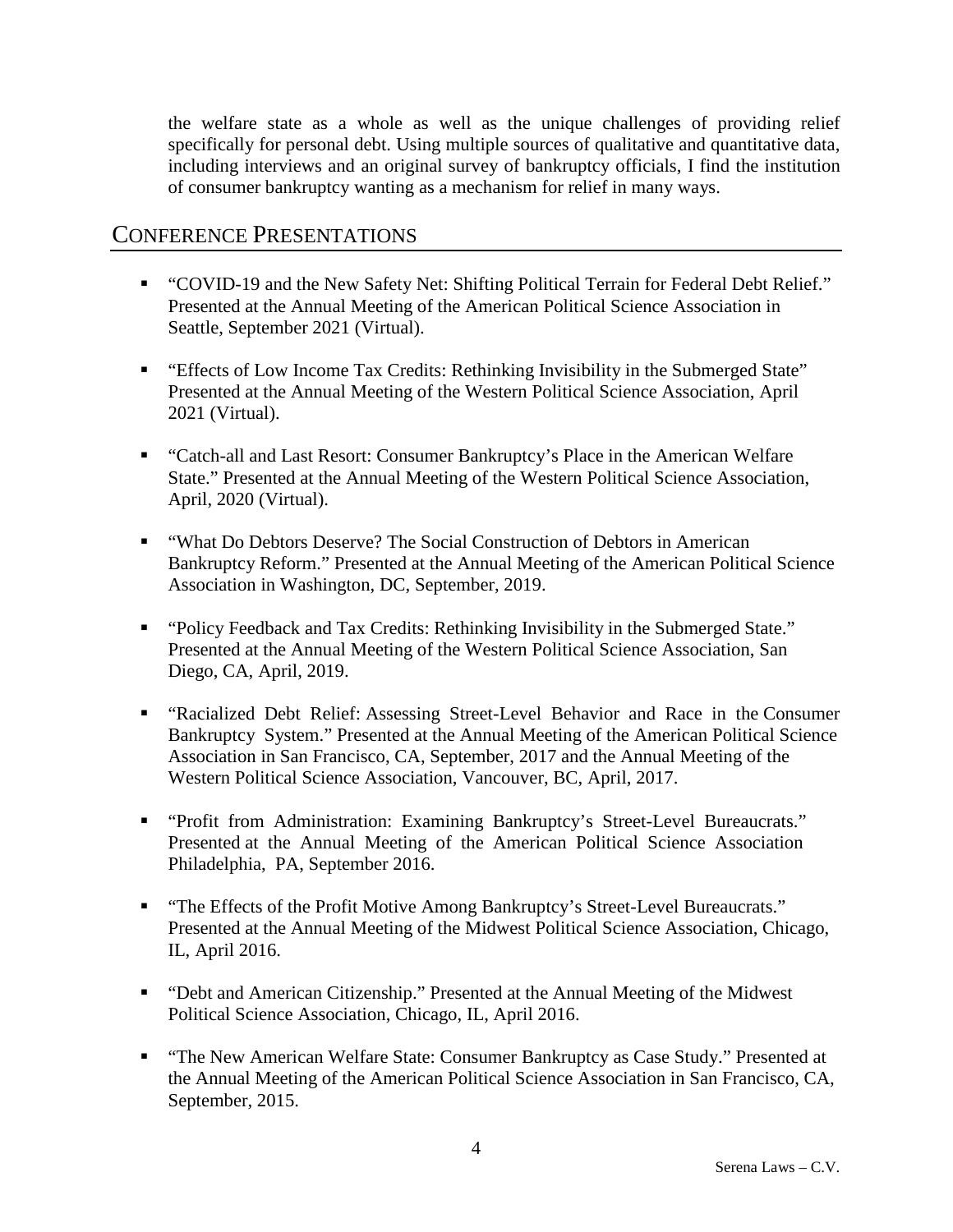- "Citizen Repayers: Representations of Debt Since the Great Recession." Presented at the Western Political Science Association Meeting in Seattle, WA, April, 2014.
- "Private Bureaucrats: Representative Bureaucracy in the Consumer Bankruptcy System." Presented at Annual Meeting of the Midwest Political Science Association, Chicago, IL, April 2014.
- "Bankruptcy as Welfare: Bankruptcy's Place in the American Social Safety Net." Presented at the Annual Meeting of the American Political Science Association in Seattle, WA, September, 2011.
- "Political Effects of Debt and Bankruptcy Filing." Presented at the Western Political Science Association Meeting in San Antonio, TX, April, 2011.
- "Bankruptcy Stigma and its Political Effects: The Social Construction of Debtors in Bankruptcy Policy." Presented at the Annual Meeting of the Northeastern Political Science Association, Boston, MA, November, 2010.
- "Bankruptcy Reform in a Neoliberal Social Policy Context." Presented at Annual Meeting of the Midwest Political Science Association, Chicago, IL, April 2010.
- "Access to Bankruptcy, Access to Justice: Legal Access as a Factor in Consumer Bankruptcy Filing Rates." Presented at Annual Meeting of the Midwest Political Science Association, Chicago, IL, April 2009.
- "The Strange Career of Poverty Rights in the United States." Presented at the Joint Annual Meeting of the Law and Society Association and the Canadian Law and Society Association, Montreal, Canada, May, 2008.
- "Legal Aid, Medicaid, and Differential Citizenship in the Federal Welfare State." Presented at the Annual Meeting of the Midwest Political Science Association, Chicago, IL, April 2008.
- "Poverty Rights in the States: Court interventions in Health Care and Education" (coauthor Elizabeth Beaumont). Presented at the Annual Meeting of the Western Political Science Association, San Diego, CA, March 2008.
- "Knowledge as Citizen Engagement: Using Current Events in Introductory Political Science Courses," (co-author Jennifer Rutledge). Presented at the APSA Teaching and Learning Conference, San Jose, CA, February, 2008.

## PROFESSIONAL AFFILIATIONS

■ American Political Science Association o Public Policy Section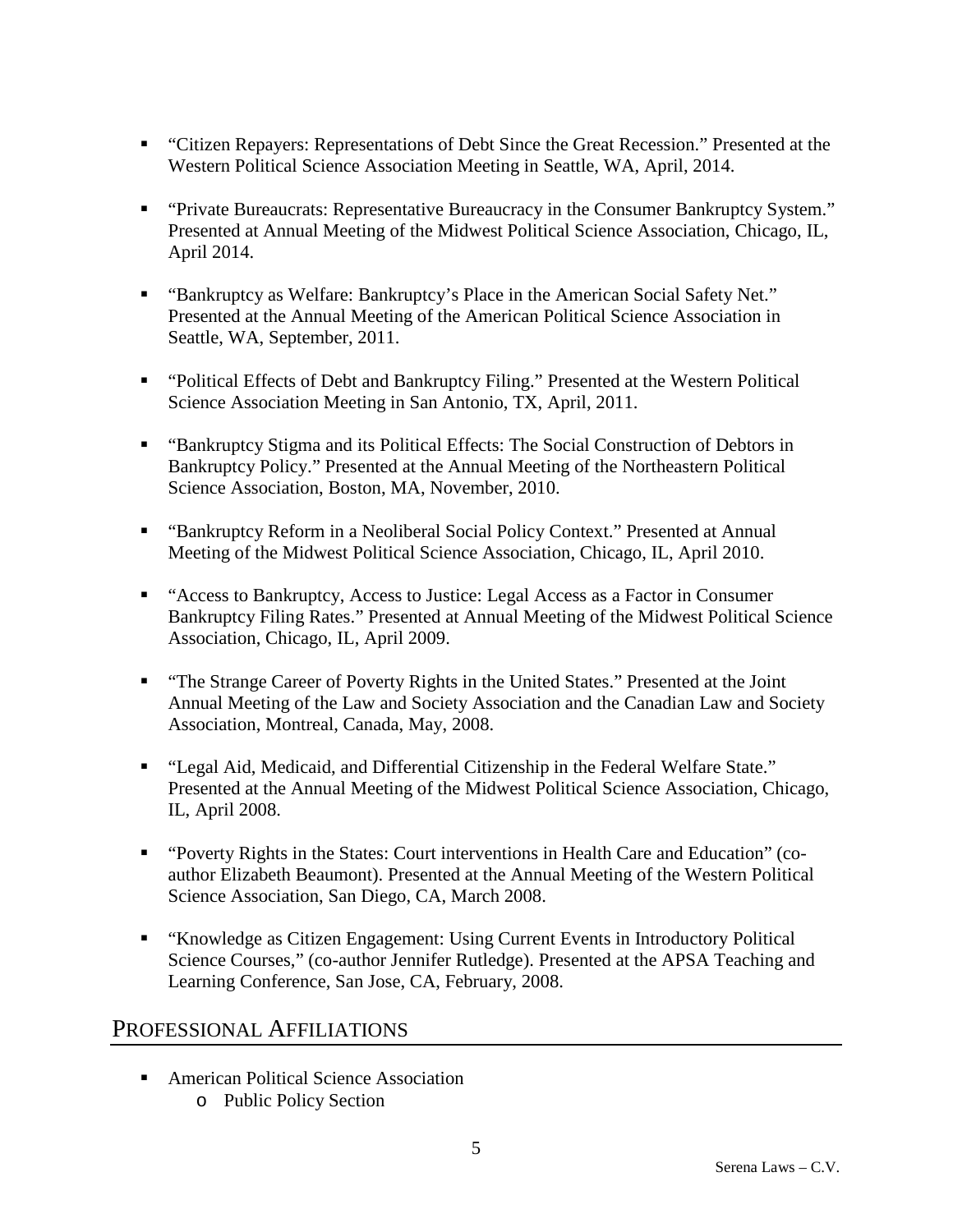- o Class and Inequality Section
- Western Political Science Association

#### FELLOWSHIPS AND AWARDS

- Digital Scholarship Fellow, Trinity College, 2018-2019 Academic Year
- Student Research Program Fellowship, Trinity College, Summer 2018 (\$3,500 for Research Assistant)
- Center for Teaching and Learning Fellow, Trinity College, 2017-2018 Academic Year.
- Community Learning Initiative Course Development Grant, Summer 2017 (\$1,000)
- Faculty Research Grant, Trinity College, Hartford, CT. 2016-2017 Academic Year (\$2,535 for research-related travel expenses)
- **Student Research Program Fellowship, Trinity College 2016-2017 Academic Year** (\$3,500 for Research Assistant)
- **TIIS Junior Faculty Fellowship, Fall and Spring, 2015 (\$150 per semester)**
- Doctoral Dissertation Fellowship, University of Minnesota (2008-2009)
- **Thesis Research Grant, University of Minnesota (2008)**
- Horowitz Foundation for Social Policy Grant (2007)
- Graduate Research Partnership Program Grant, with Prof. Elizabeth Beaumont (2007)
- Political Science Summer Fellowship (2007)
- Ueland Fellowship (2006)
- Amherst College Graduate Fellowship (2003-2006)
- Vernie Wolfsberg Foundation Fellowship (2004, 2005)
- National Merit Scholarship (1997)

## METHODOLOGICAL AND PROFESSIONAL DEVELOPMENT

- Organizer of "Debt, Credit, and American Politics" virtual workshop (Fall 2020-present)
	- o This virtual colloquium brings together prominent political scientists from across the country working on the politics of personal debt and credit in the United States.
- "Methods Studio" Short Course participant, Annual Meeting of the American Political Science Association, Philadelphia, PA, September 2016.
- Short Course on DA-RT Standards and Implementation, Annual Meeting of the American Political Science Association in San Francisco, CA, September, 2015.
- "Categorical Data Analysis: Models for Binary, Ordinal, Nominal, and Count Outcomes." Short Course with J. Scott Long at the *Interuniversity Consortium for Political and Social Research (ICPSR).* Ann Arbor, MI, June 2009 (1 week)
- *Law and Society Graduate Student Workshop*, Montreal, Canada, May, 2008 (2 days)
- *Preparing Future Faculty Certificate,* University of Minnesota (2 semester course sequence; completed December, 2007)
- *Institute for Qualitative and Multi-Method Research*, Arizona State University, Tempe, AZ, January, 2007 (2 weeks)
- Graduate Courses in Research Methods, University of Minnesota (2003-2006)
	- o Qualitative Research Methods (Political Science)
	- o Intermediate Social Statistics (Sociology)
	- o Advanced Social Statistics (Sociology)